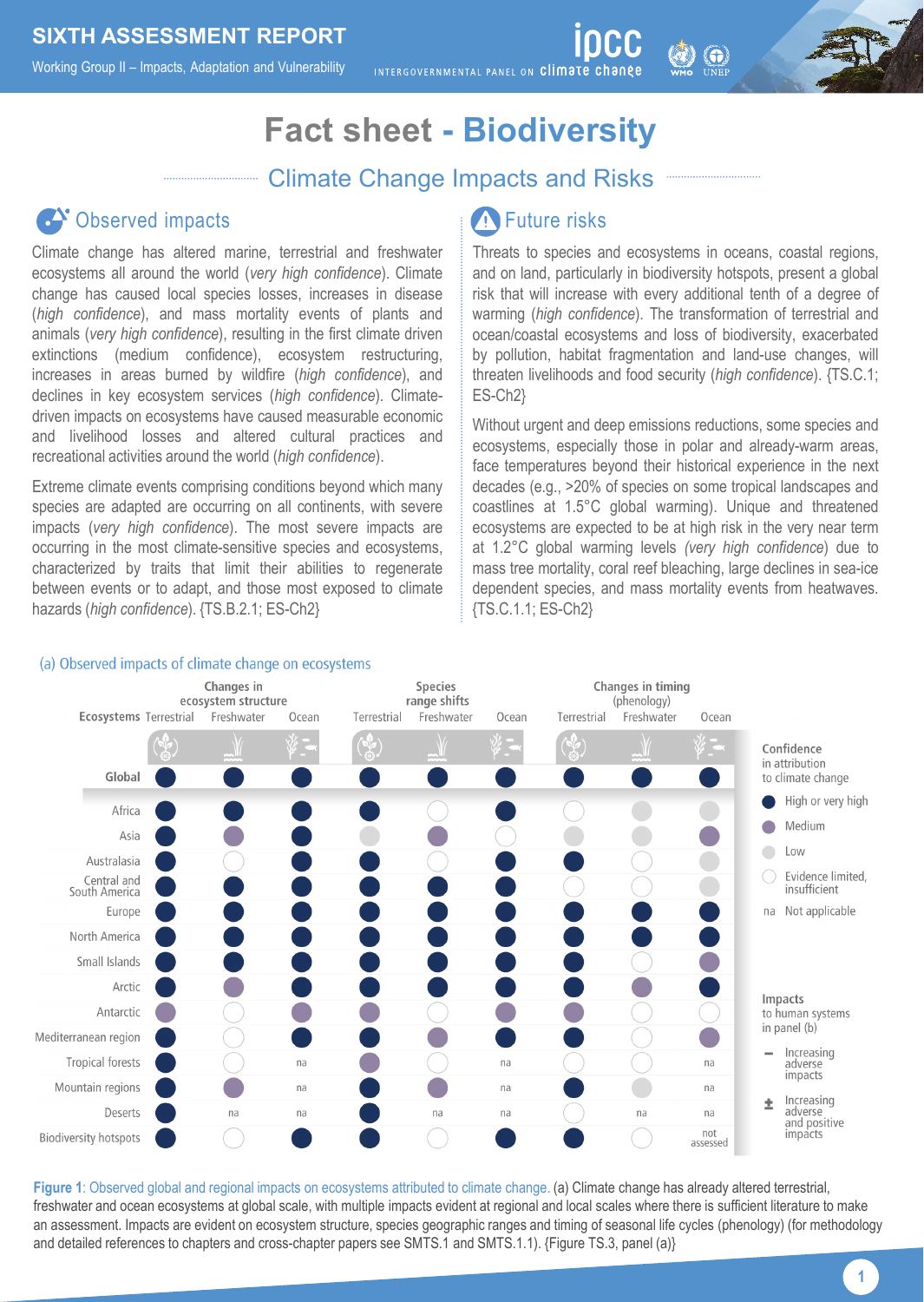Working Group II – Impacts, Adaptation and Vulnerability

INTERGOVERNMENTAL PANEL ON Climate change

#### **Species extinction**

Climate-caused local population extinctions have been widespread among plants and animals, detected in 47% of 976 species examined and associated with increases in hottest yearly temperatures (*very high confidence).* The white sub-species of the lemuroid ringtail possum (*Hemibelideus lemuroides*) in Queensland, Australia, disappeared after heatwaves in 2005 (*high confidence*): intensive censuses found only 2 individuals in 2009. The Bramble Cays Melomys (*Melomys rubicola*), was not seen after 2009 and declared extinct in 2016, with sea-level rise and increased storm surge, associated with climate change, the most probable drivers (*high confidence*). {ES-Ch2}

At warming levels beyond 2°C by 2100, risks of extirpation, extinction and ecosystem collapse escalate rapidly *(high confidence*). Climate impacts on ocean and coastal ecosystems will be exacerbated by increases in intensity, reoccurrence and duration of marine heatwaves (*high confidence*), in some cases, leading to species extirpation, habitat collapse or surpassing ecological tipping points (*very high confidence*). {ES-Ch3}

The risk of species extinction increases with warming in all climate change projections for native species studied in hotspots *(high confidence*), being about ten-times greater for endemic species from 1.5°C to 3°C above pre-industrial levels (*medium confidence*). Very high extinction risk in biodiversity hotspots due to climate change is more common for endemic species than other native species (*high confidence*). For these endemic species, considering all scenarios and time periods evaluated, ~100% on islands, ~84% on mountains, ~12% on continents (*high confidence*) and ~54% in the ocean (notably the Mediterranean) (*low confidence*) are projected to be threatened with extinction due to climate change. {ES-CCP1}



**Figure 2**: Synthetic diagrams of global and sectoral assessments. Diagrams show the change in the levels of impacts and risks assessed for global warming of 0-5°C global surface temperature change relative to pre-industrial period (1850-1900) over the range. Risks for (c) terrestrial and freshwater ecosystems and (d) ocean ecosystems. For c) and d), diagrams shown for each risk assume low to no adaptation. The transition to a very high risk level has an emphasis on irreversibility and adaptation limits. {Figure TS.4, panels (c) and (d)}

# Sea level rise

Risks from sea level rise for coastal ecosystems and people are *very likely* to increase tenfold well before 2100 without adaptation and mitigation action as agreed by Parties to the Paris Agreement (*very high confidence*). Sea level rise under emission scenarios that do not limit warming to 1.5°C will increase the risk of coastal erosion and submergence of coastal land *(high confidence)*, loss of coastal habitat and ecosystems (*high confidence*) and worsen salinisation of groundwater (*high confidence*), compromising coastal ecosystems and livelihoods (*high confidence*). {ES-Ch3}

The ability to adapt to current coastal impacts, cope with future coastal risks and prevent further acceleration of sea level rise beyond 2050 depends on immediate implementation of mitigation and adaptation actions (*very high confidence*). {ES-Ch3}

### Marine heatwaves

Marine heatwaves, including well-documented events along the west coast of North America (2013–2016) and east coast of Australia (2015– 2016, 2016–2017 and 2020), drive abrupt shifts in community composition that may persist for years (*very high confidence*), with associated biodiversity loss (*very high confidence*), collapse of regional fisheries and aquaculture (*high confidence*) and reduced capacity of habitat-forming species to protect shorelines (*high confidence*). {ES-Ch3}

Some habitat-forming coastal ecosystems including many coral reefs, kelp forests and seagrass meadows, will undergo irreversible phase shifts due to marine heatwaves with global warming levels >1.5°C and are at high risk this century even in <1.5°C scenarios that include periods of temperature overshoot beyond 1.5°C (*high confidence*). Under SSP1- 2.6, coral reefs are at risk of widespread decline, loss of structural integrity and transitioning to net erosion by mid-century due to increasing intensity and frequency of marine heatwaves (*very high confidence*). {ES-Ch3}

**2**